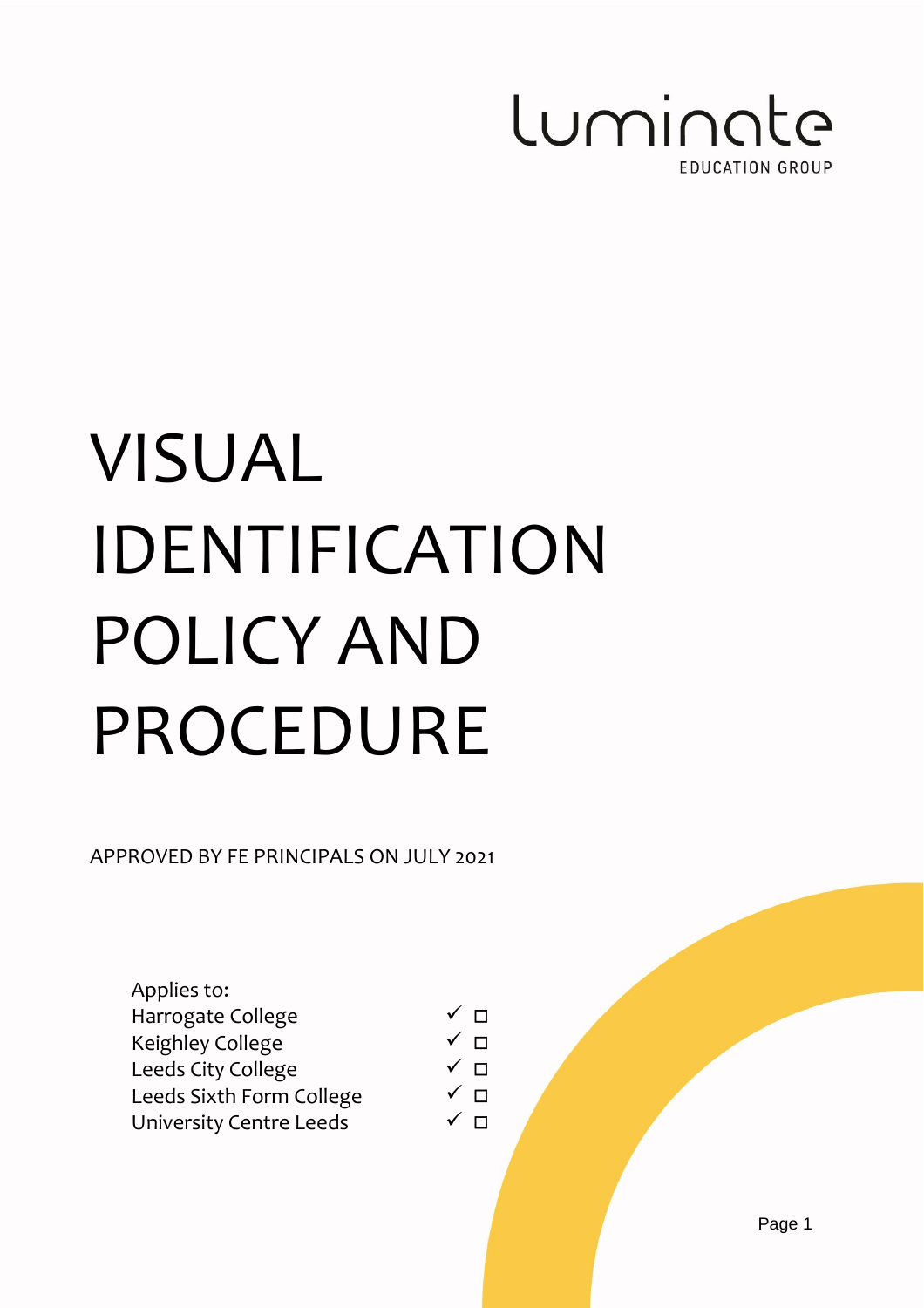# **CHANGE CONTROL**

| <b>Version:</b>                                                                                                                                           | 1 (new May 2018)<br>2 (review May 2019)<br>3 (review Dec 2019)                                                                                                                                      |  |
|-----------------------------------------------------------------------------------------------------------------------------------------------------------|-----------------------------------------------------------------------------------------------------------------------------------------------------------------------------------------------------|--|
| Approved by:                                                                                                                                              | 4 (review July 2021)<br><b>FE Principals</b>                                                                                                                                                        |  |
| Date approved:                                                                                                                                            | <b>July 2021</b>                                                                                                                                                                                    |  |
| Name of author:                                                                                                                                           | Director of Student Life                                                                                                                                                                            |  |
| Name of responsible committee:                                                                                                                            | <b>FE Principals</b>                                                                                                                                                                                |  |
| <b>Student Positive</b><br><b>Behaviour Policy</b><br><b>Related policies: (list)</b><br><b>Safeguarding Policy</b><br><b>Visiting Speaker Procedures</b> |                                                                                                                                                                                                     |  |
|                                                                                                                                                           | Date:<br><b>Assessment type</b>                                                                                                                                                                     |  |
| <b>Equality impact assessment completed</b>                                                                                                               | $\Box$ Full<br>$\Box$ Part                                                                                                                                                                          |  |
|                                                                                                                                                           | X Not required<br>Policy covers all individuals on college<br>premises and allowances made for specific<br>groups                                                                                   |  |
| Policy will be communicated via:                                                                                                                          | College website, student information portal<br>/ intranet, staff and student induction, staff<br>and student training, employer handbook,<br>contract and service specifications and<br><b>DELT</b> |  |
|                                                                                                                                                           |                                                                                                                                                                                                     |  |
| Next review date:                                                                                                                                         | <b>June 2023</b>                                                                                                                                                                                    |  |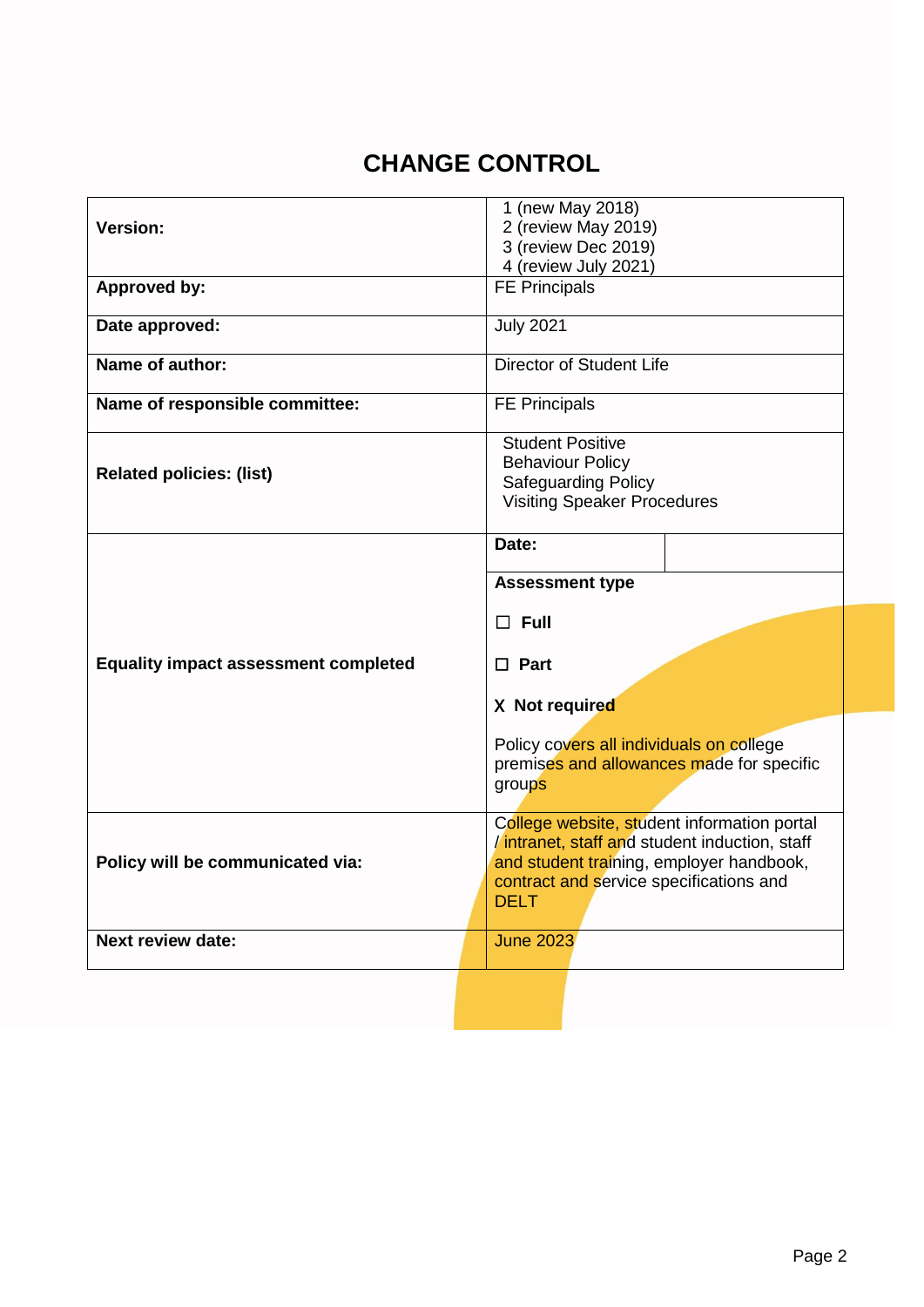# Contents

| 1 <sub>1</sub> |                                                                                                 |  |
|----------------|-------------------------------------------------------------------------------------------------|--|
| 2.             |                                                                                                 |  |
| 3.             |                                                                                                 |  |
| 4.             |                                                                                                 |  |
| 5.             |                                                                                                 |  |
| 6.             |                                                                                                 |  |
| 7.             |                                                                                                 |  |
| 8.             |                                                                                                 |  |
| 9.             |                                                                                                 |  |
| 10.            |                                                                                                 |  |
|                |                                                                                                 |  |
|                |                                                                                                 |  |
|                |                                                                                                 |  |
|                |                                                                                                 |  |
|                |                                                                                                 |  |
|                |                                                                                                 |  |
|                |                                                                                                 |  |
|                |                                                                                                 |  |
|                |                                                                                                 |  |
|                |                                                                                                 |  |
|                |                                                                                                 |  |
|                |                                                                                                 |  |
|                |                                                                                                 |  |
|                | the contract of the contract of the contract of the contract of the contract of the contract of |  |
|                |                                                                                                 |  |
|                |                                                                                                 |  |
|                |                                                                                                 |  |
|                |                                                                                                 |  |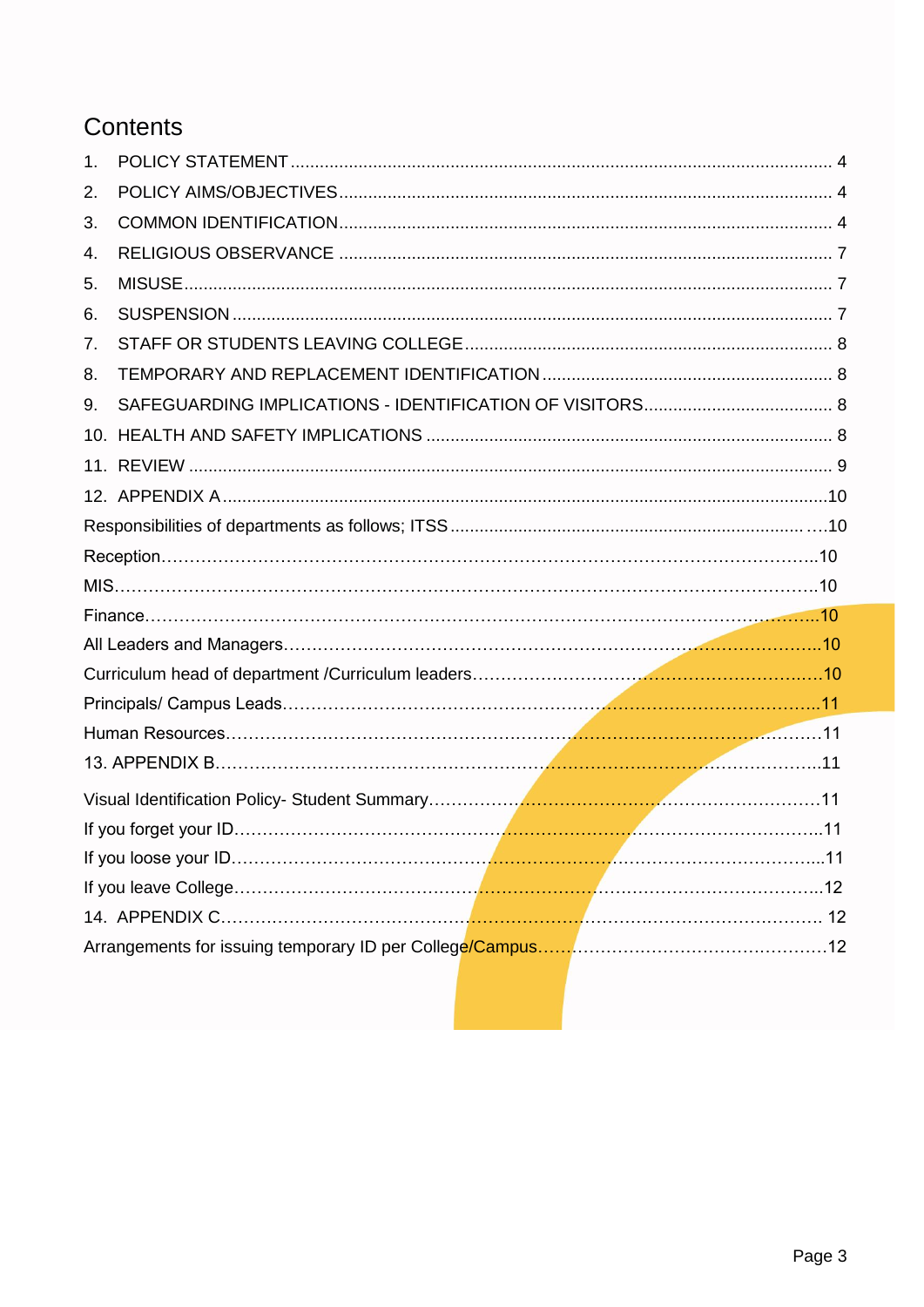# <span id="page-3-0"></span>**1. POLICY STATEMENT**

Leeds City College is committed to providing a secure and learner focused environment. As part of this commitment, the college issues ID cards to **all** individuals within the college community to ensure the safety of everyone by ascertaining each individual's association with the college through the use of an identity card which includes a full-face photograph and coloured lanyard (ID).

## <span id="page-3-1"></span>**2. POLICY AIMS/OBJECTIVES**

Leeds City College is committed to providing a safe, secure and learner focused environment. As part of this commitment, the college issues ID cards to all individuals within the college community to ensure the safety of everyone by ascertaining each individual's association with the college through the use of an identity (ID) card and coloured lanyard.

This policy proposes that all individuals are identifiable at all times whilst on college property and sets out the guidelines for ensuring adherence to the policy. It also sets out clear roles and responsibilities for full and timely implementation.

# <span id="page-3-2"></span>**3. COMMON IDENTIFICATION**

3.1 Identification will be ascertained by a college issued identity card and coloured lanyards. Only officially issued lanyards should be used as per agreed branding colours as follows;

| <b>Visual Identification Branding</b>           |                                                  |                        |  |
|-------------------------------------------------|--------------------------------------------------|------------------------|--|
| Lanyard<br>Colour                               | <b>Name of College, School &amp; Departments</b> | <b>Campus/ College</b> |  |
| <b>Harrogate College</b>                        |                                                  |                        |  |
| <b>Lime Green</b>                               | Harrogate College STUDENT Pre 16                 | Harrogate<br>College   |  |
| <b>Purple</b>                                   | Harrogate College STUDENT                        | Harrogate College      |  |
| <b>Pantone 298</b>                              | University Centre HE STUDENT                     | Harrogate College      |  |
| <b>Black</b><br>Harrogate College STAFF         |                                                  | Harrogate College      |  |
| <b>Lum Orange</b><br>Harrogate College VISITORS |                                                  | Harrogate College      |  |
| <b>Keighley College</b>                         |                                                  |                        |  |
| White                                           | Keighley College SCHOOL PARTNERSHIPS             | Keighley College       |  |
| Pantone 683 C<br>Keighley College STUDENT       |                                                  | Keighley College       |  |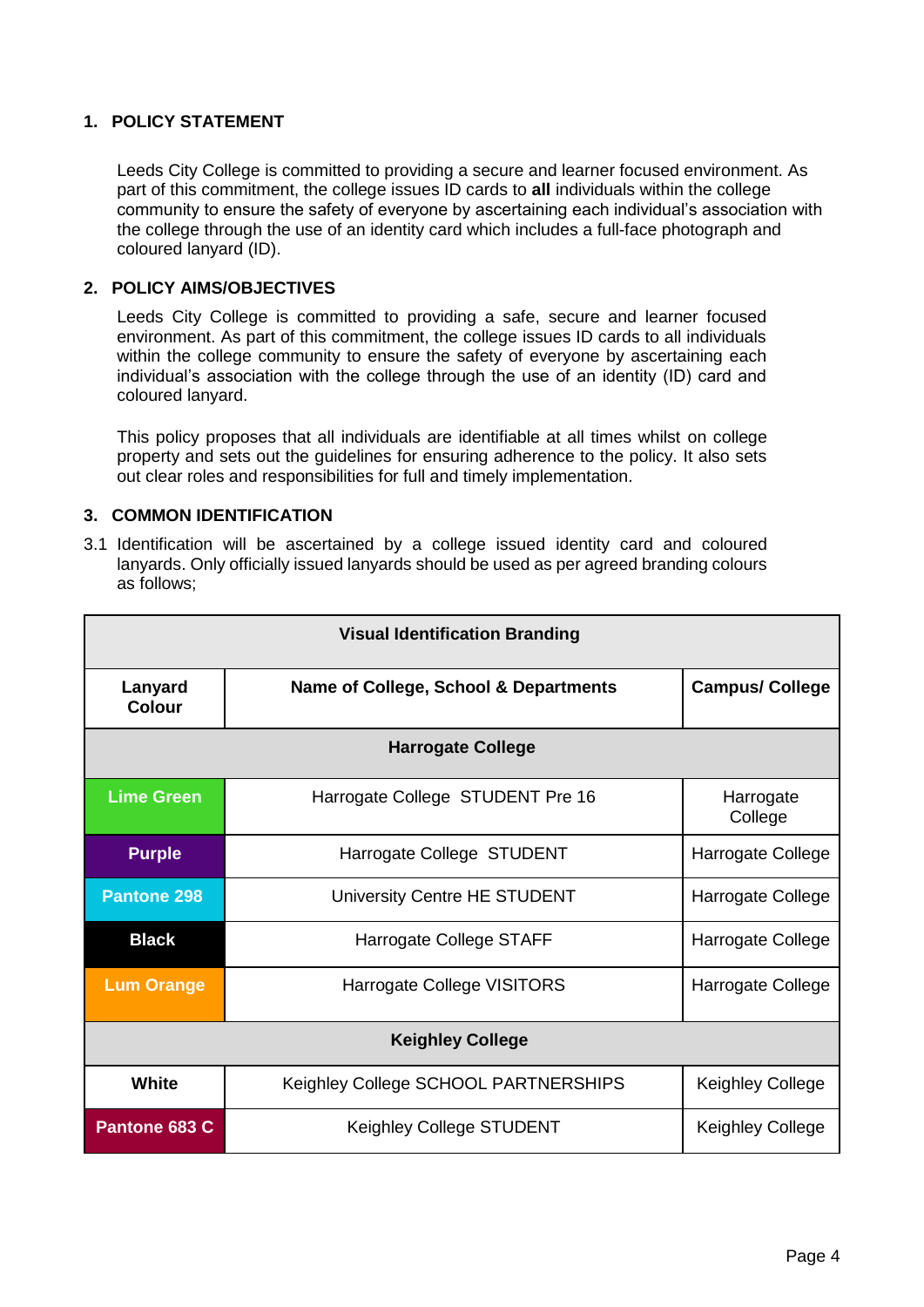| <b>Pantone 298</b>                                                                       | University Centre HE STUDENT                                                                    | <b>Keighley College</b>                                         |
|------------------------------------------------------------------------------------------|-------------------------------------------------------------------------------------------------|-----------------------------------------------------------------|
| <b>KC brand</b><br>design                                                                | Keighley College STAFF (wide, new colours/ brand)                                               |                                                                 |
| <b>Lum Orange</b>                                                                        | Keighley College VISITORS                                                                       | Keighley College                                                |
|                                                                                          | <b>Leeds City College</b>                                                                       |                                                                 |
| <b>Pantone 120C</b><br><b>Muted Yellow</b>                                               | <b>Leeds City College STUDENT</b><br>14+ Apprenticeship Academy                                 | Park Lane                                                       |
| Pantone 2727                                                                             | <b>Leeds City College STUDENT</b><br>Adult & Community & ESOL                                   | <b>Leeds City</b><br>College<br>Beeston/Enfield<br>Deacon House |
| <b>Pantone</b><br><b>Yellow (bright)</b>                                                 | Leeds City College STUDENT<br>Pre 16 Supported Engagement                                       | Mabgate                                                         |
| Pantone 7438                                                                             | <b>Leeds City College STUDENT</b><br>16+ Supported Engagement                                   | Sommerville<br>House                                            |
| <b>Black</b>                                                                             | <b>Leeds City College STUDENT</b><br><b>Foundation Studies</b>                                  | Beeston/Vine                                                    |
| Pantone 638 C                                                                            | Park Lane<br>Leeds Sixth Form College STUDENT                                                   |                                                                 |
| <b>Pantone 812</b>                                                                       | <b>Leeds City College STUDENT</b><br>Park Lane<br><b>School of Applied Science</b>              |                                                                 |
| Pantone 802 C<br><b>Leeds City College STUDENT</b><br>School of Sport Science & Exercise |                                                                                                 | Park Lane                                                       |
| Pantone 320 C                                                                            | <b>Leeds City College STUDENT</b><br><b>School of Business</b>                                  | <b>Printworks</b>                                               |
| Pantone 208 C                                                                            | Leeds City College STUDENT<br><b>Printworks</b><br>School of Digital & Information Technologies |                                                                 |
| Pantone 172 C                                                                            | <b>Leeds City College STUDENT</b><br><b>School of Creative Arts</b>                             | <b>Quarry Hill</b>                                              |
| Pantone 2607<br><b>Dark Purple</b>                                                       | <b>Leeds City College STUDENT</b><br>School of Hair, Beauty & Media Makeup                      | <b>Printworks</b>                                               |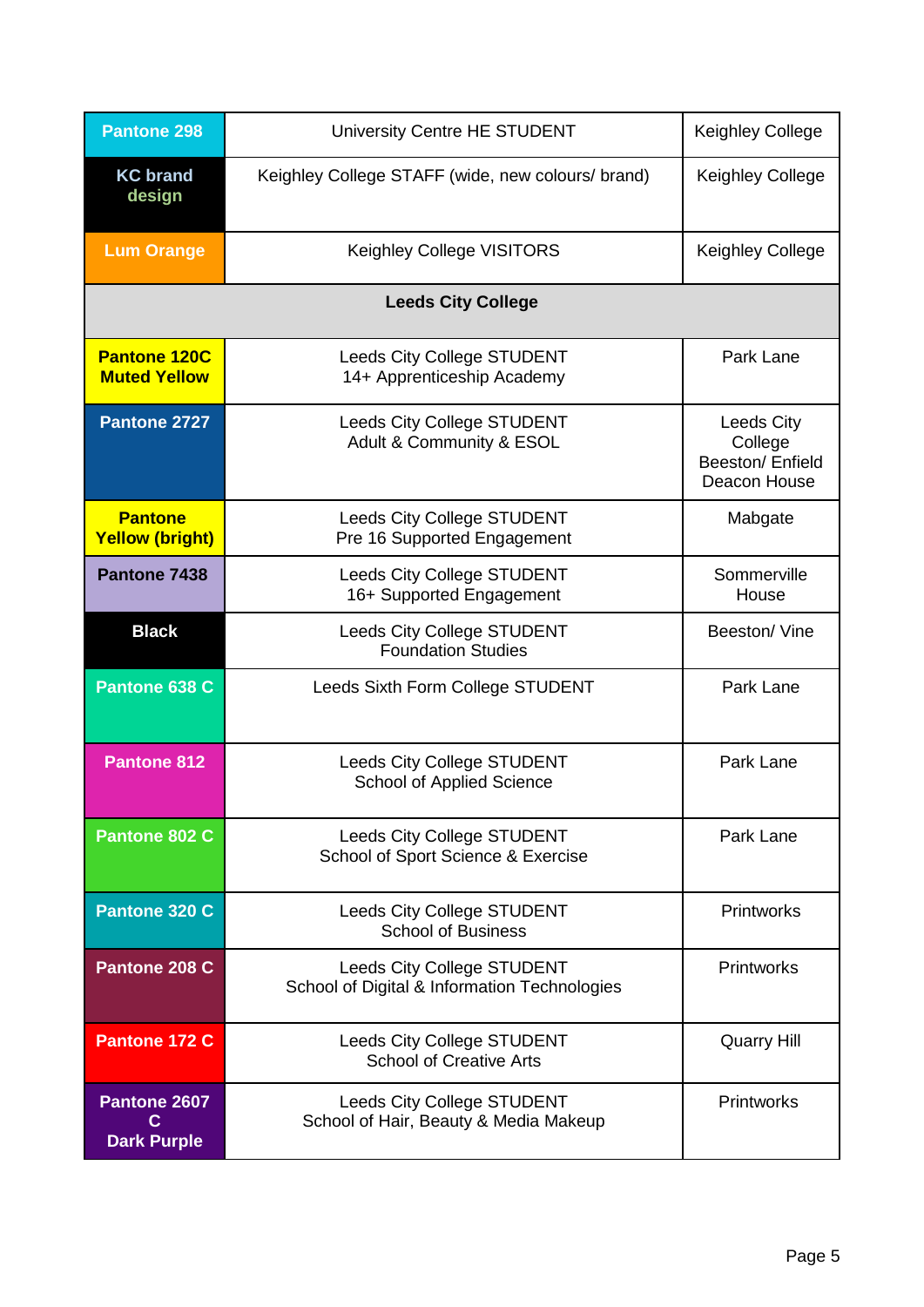| Pantone 281 C<br><b>Dark Blue</b>                                                                   | <b>Leeds City College STUDENT</b><br>School of Engineering                                                                                                 | <b>Printworks</b>                    |
|-----------------------------------------------------------------------------------------------------|------------------------------------------------------------------------------------------------------------------------------------------------------------|--------------------------------------|
| Pantone 220 C<br><b>Leeds City College STUDENT</b><br>School of Events, Enterprise & Employability  |                                                                                                                                                            | Park Lane                            |
| Pantone 433 C<br><b>White</b>                                                                       | <b>Leeds City College STUDENT</b><br>School of Travel, Food & Drink                                                                                        |                                      |
| Pantone 355 C                                                                                       | <b>Leeds City College STUDENT</b><br>Department of Health Science & Social Care                                                                            |                                      |
| Pantone 354 C<br><b>Leeds City College STUDENT</b><br>Department of Childhood and Education Studies |                                                                                                                                                            | <b>Quarry Hill</b>                   |
| Pantone 356 C<br><b>Leeds City College STUDENT</b><br>Department of Public Services                 |                                                                                                                                                            | <b>Quarry Hill</b>                   |
| Pantone 130 C<br><b>Mustard</b>                                                                     | <b>Leeds City College STUDENT</b><br>School of Land & Animal Sciences                                                                                      | <b>Temple Newsam</b><br>/ Printworks |
| Pantone 298                                                                                         | University Centre HE STUDENT                                                                                                                               | Uni Centre                           |
|                                                                                                     | <b>HE Staff</b> ;<br>All University Centre Leeds STAFF to wear the STAFF<br>lanyard for their link College e.g Harrogate, Keighley,<br>Leeds City College. | Uni Centre                           |
| MOSA                                                                                                | Leeds City College STAFF (wide mosaic lanyard)                                                                                                             | <b>ALL LCC SITES</b>                 |
|                                                                                                     | Each college / campus has arrangements for temporary<br>ID which are consistent with the setting. See Appendix C                                           | <b>ALL SITES</b>                     |
| <b>3035 blue</b><br>lanyard<br>107 yellow<br><b>letters</b>                                         | <b>Student Union</b>                                                                                                                                       |                                      |
| <b>Luminous</b><br><b>Orange</b>                                                                    | <b>Leeds City College VISITORS</b><br>(Including Visitors, Contractors & Pre DBS check for new<br>staff)                                                   |                                      |
| <b>Luminate</b>                                                                                     | <b>Luminate Education Group</b>                                                                                                                            | <b>ALL SITES</b>                     |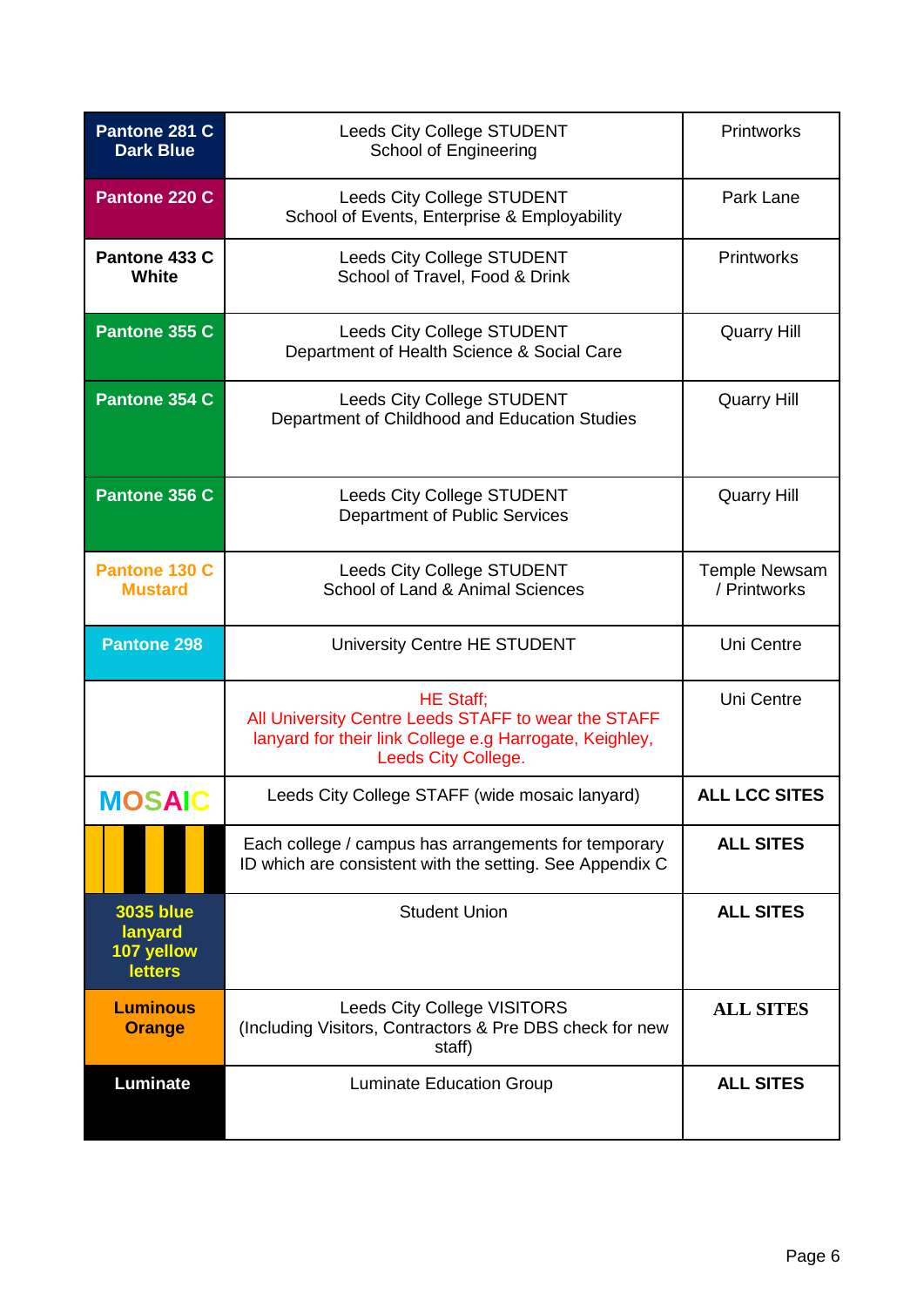- 3.2 It is the responsibility of each individual to ensure correct identity cards and lanyards are worn at all times when on college premises
- 3.3 It is the responsibility of all staff to consistently promote and adhere to this policy within college including; in induction, classrooms, corridors and common areas inside and outside on college property.
- 3.4 ID cards must be worn at all times other than where stated by tutors in practical/ vocational classes.
- 3.5 ID cards must be visible and worn outside of clothing.
- 3.6 All staff, visitors and contractors must wear ID and lanyard at all times
- 3.7 Every student will be issued with an ID card and lanyard on enrolment at the college.
- 3.8 ID cards must be shown for all public examinations

#### <span id="page-6-0"></span>**4. RELIGIOUS OBSERVANCE**

- 4.1 Staff should be culturally sensitive to those who choose to wear facial coverings for religious observance purposes.
- 4.2 All members of the college community are required to have a visual identity ID card. Provision must be made for any student, colleague, or visitor to have their photograph taken out of public spaces.
- 4.3 On request a staff member may request to check identity and compare to the full-face registered photograph. This request must be made with sensitivity, where possible by a person of the same identifying gender and removal of face coverings only requested out of public areas.
- 4.4 Those not wishing to show a full-face photograph on their personal visual identification card displayed on the lanyard can be issued with 2 cards; one wearing facial covering to be worn on lanyard, the second full face photograph to be kept on their person for checking.

#### <span id="page-6-1"></span>**5. MISUSE**

- 5.1. ID cards are the property of Leeds City College group and must not be defaced. Defaced ID will be confiscated and a new ID must be purchased.
- 5.2. Individuals must not wear an ID badge belonging to another individual. These IDs will be confiscated and action taken in accordance with the positive behaviour policy for students and the Disciplinary Policy and Procedure for staff.
- 5.3. Persistent failure to wear ID may be in breach of the positive behaviour policy and result in a student improvement plan being agreed

#### <span id="page-6-2"></span>**6. SUSPENSION**

6.1. If a student or member of staff is suspended from college their ID should be taken from them for the period of the suspension by the appropriate staff member / course leader for students, and line manager or other appropriate individual for staff.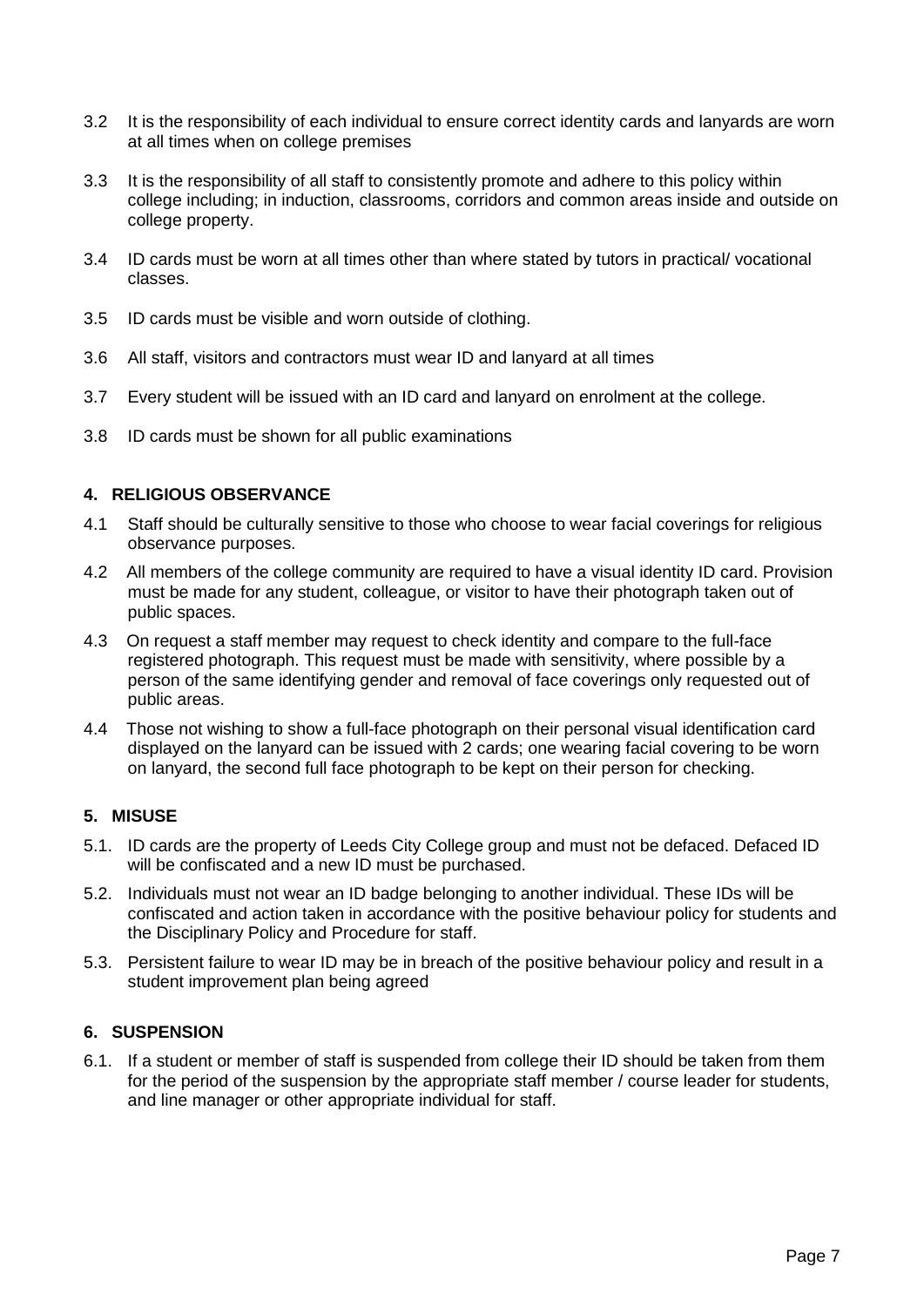# <span id="page-7-0"></span>**7. STAFF OR STUDENTS LEAVING COLLEGE**

- 7.1. Leavers ID cards and lanyards should be collected prior to leaving college to ensure exstudents or ex-staff do not have unauthorised access to college sites.
- 7.2. Student Leavers the curriculum department administrator should be notified immediately in order to deactivate the student ID card.
- 7.3. Staff Leavers the Human Resources department should be notified immediately, in turn will notify ITSS in order to deactivate the staff card on the leaving date.

# <span id="page-7-1"></span>**8. TEMPORARY AND REPLACEMENT IDENTIFICATION**

- 8.1. All lost or stolen ID must be reported immediately to an administration office or campus reception
- 8.2. Replacement ID must be purchased at the cost of the individual. The cost of replacement ID is

£3.00 for students (payment via finance, departmental administration offices or using the online facility).

- 8.3 All individuals who forget their ID must report to the relevant site reception and obtain temporary ID for that day only, before entry to the building.
- 8.4 Reception staff will issue temporary ID following a visual identification check and recording of contact details.
- 8.5 All temporary ID for students, staff and visitors must be returned to the site reception/ administration office at the end of that working day. Temporary cards/ lanyards are only valid on the day of issue
- 8.6 Temporary cards will not allow free access to any college area or site.
- 8.7 It is the decision of individual departments whether further sanctions are put in place where students persistently replace and / or forget their ID
- 8.8 It is the responsibility of the Heads of Department to monitor the use of temporary and replacement ID and take appropriate action. Reports will be discussed with Campus Leads.

# <span id="page-7-2"></span>**9. SAFEGUARDING IMPLICATIONS - IDENTIFICATION OF VISITORS**

- 9.1. Anyone expecting a visitor must inform reception in advance.
- 9.2. All visitors must wear visible ID and sign in to receptions for each campus.
- 9.3. Visitors must be collected from reception and escorted at all times whilst on campus.
- 9.4. Visitors must be escorted back to reception at the end of their visit and the ID returned and signed out.

#### <span id="page-7-3"></span>**10. HEALTH AND SAFETY IMPLICATIONS**

- 10.1. Staff must ensure that all students undertaking practical vocational classes adhere to appropriate health & safety guidance in relation to the wearing of ID badges.
- 10.2. Maximum number of lanyards is two and these should not be plaited or tied together.
- 10.3. All lanyards must be the nylon pull and release design to ensure that the lanyard does not tighten around the neck if pulled.
- 10.4. As part of the policy, a full Health & Safety risk assessment will be carried out by the relevant department regarding wearing of ID.
- 10.5. Clip on identification can be provided for those where a lanyard poses a health and safety risk.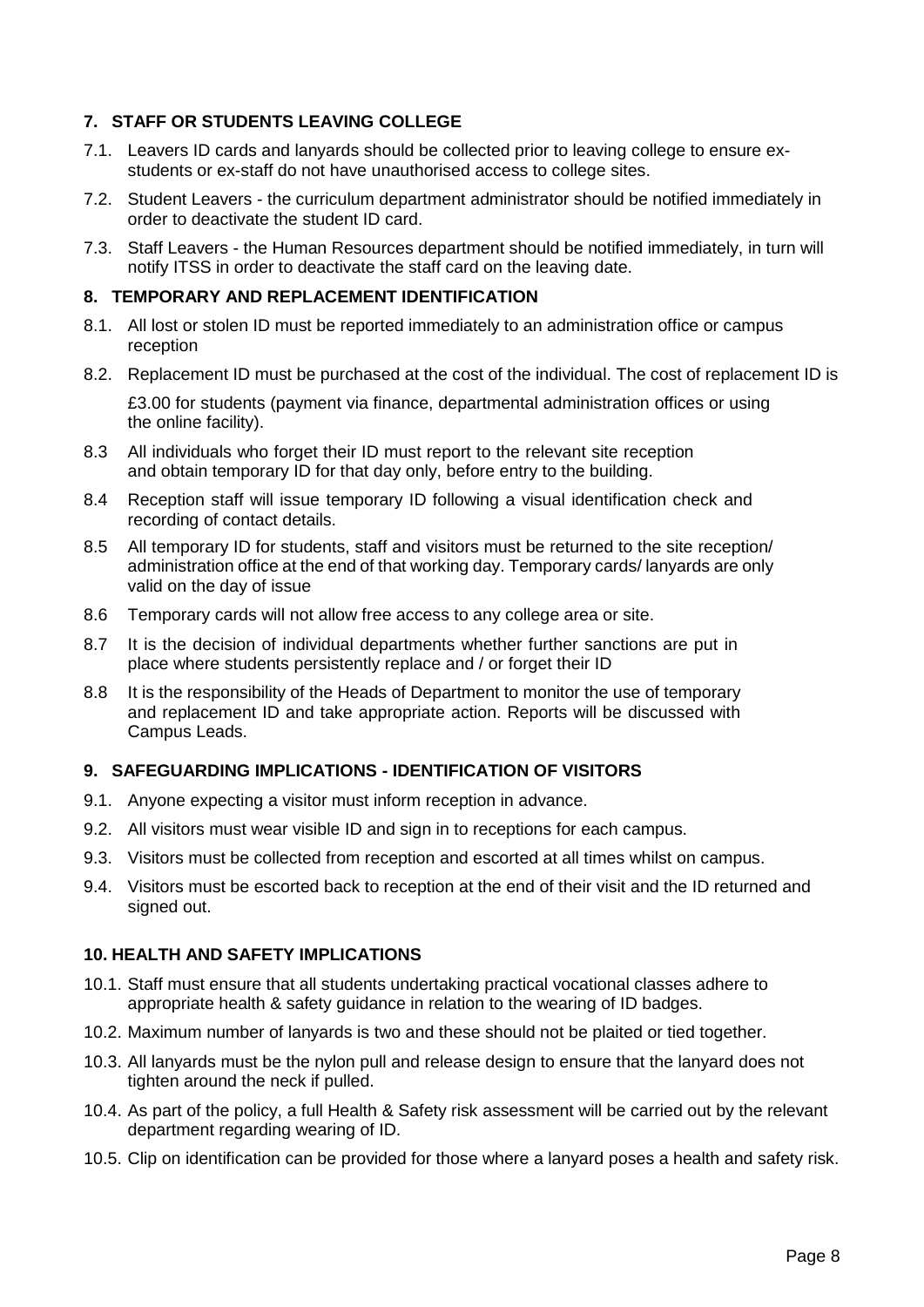# <span id="page-8-0"></span>**11. REVIEW**

The Visual Identification Policy and Procedures will be reviewed bi-annually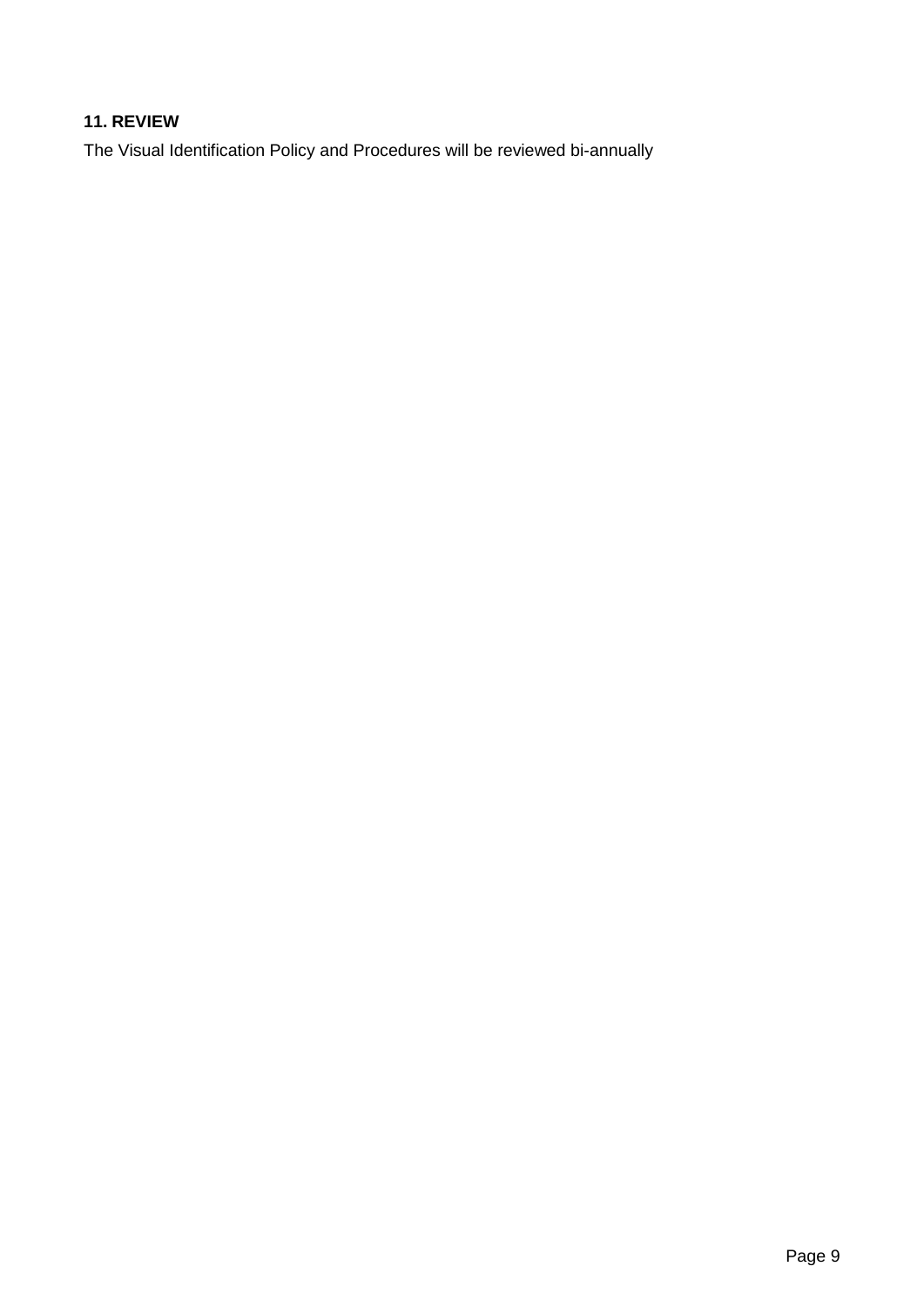# <span id="page-9-0"></span>**12. APPENDIX A**

#### <span id="page-9-1"></span> **Responsibilities of departments as follows; ITSS**

- Deactivate ID cards at the end of course or staff contract
- Purchase ID card printers for each site as required, check in working order, replace if necessary
- Ensure all card systems (e.g. ID and cashless) give access to;
- Buildings (appropriate areas)
- IT network
- Printing
- Google accounts
- Wi-Fi
- Ensure safety and security to specialist groups or areas:
- Restricted areas activation / selection e.g. 14 16 areas

#### **Reception**

- Allocate temporary ID after checking that the individual is booked in as visitor, enrolled as a student, a staff member or vetted contractor
- Maintain a record of temporary and replacement ID issues with contact details and follow up non-return as agreed by Campus Leads

#### **MIS**

Purchase ID cards, card printer consumables and lanyards for all enrolment at start of course via bulk purchase for FE Colleges.

• Departments will then be recharged for their student lanyards and any subsequent replacement or additional temporary/ visitor cards

MIS will cover costs for all staff lanyards

#### **Finance**

• Purchase cashless card system, replacements and card readers as required on all sites

#### **All leaders and managers**

• Ensure **all** staff consistently promote and adhere to this policy within college to both staff, students and visitors including; in induction, classrooms, corridors and common areas inside and outside on college property.

#### **Curriculum head of department / Curriculum leaders**

- Ensure students understand their responsibility to wear ID
- Ensure students are aware that ID must be worn to examinations
- Follow up persistent offenders and non-return of ID cards and lanyards process
- Collect payments from students for replacement or none return of temporary ID
- Carry out a Health & Safety risk assessment in their areas regarding safe wearing of ID and guidance
- Ensure students and staff ID is clearly visible at all times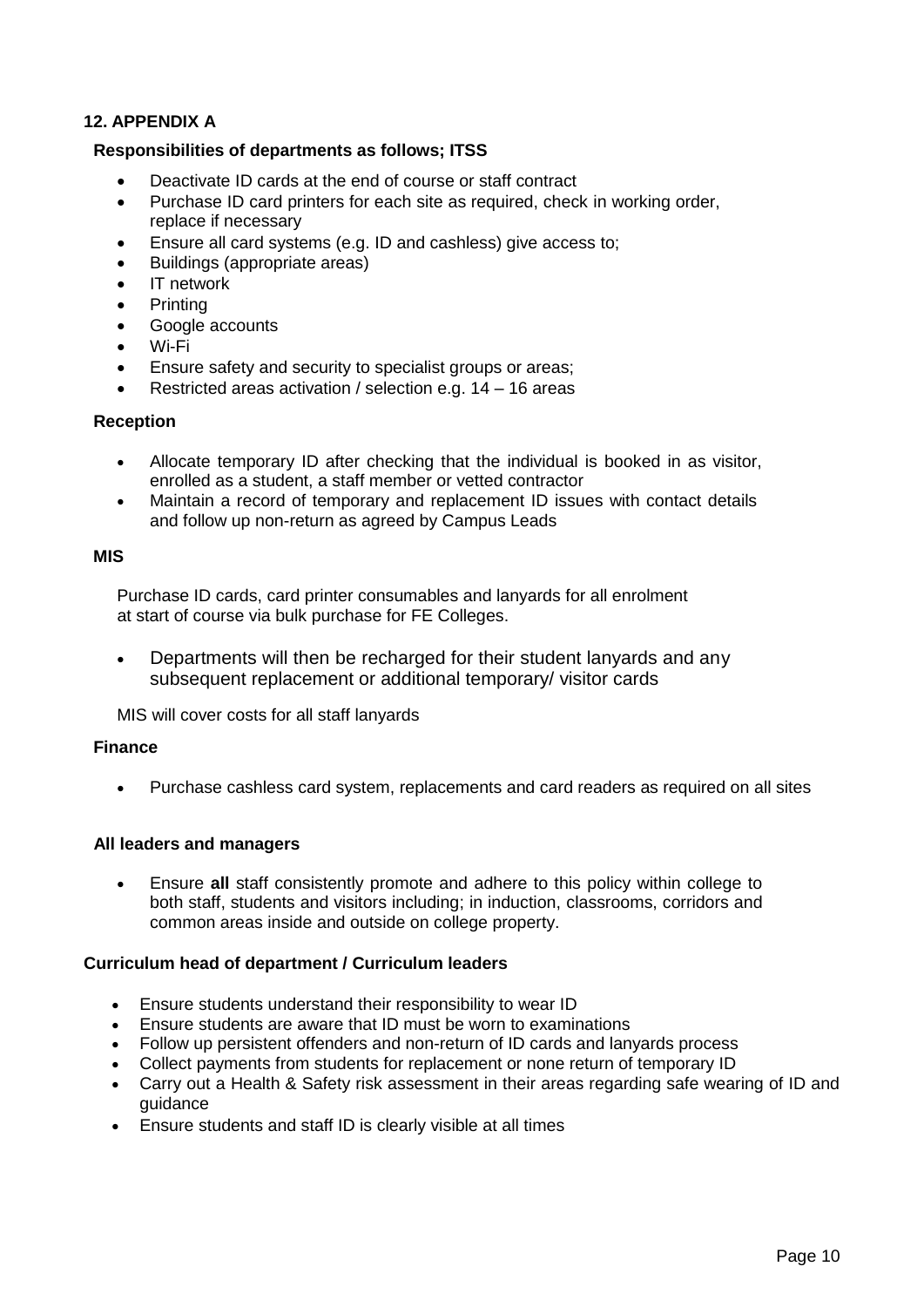# **Principals / campus leads**

- Schedule all year 'Meet and Greet' to check ID and welcome students and staff
- Monitor and report the use of temporary identification and replacement ID
- Ensure sufficient temporary ID cards and lanyards for the campus
- Set up a process which records the distribution of temporary cards and follow up of persistent offenders and non-return of cards

#### **Human resources**

- Human Resources department will notify ITSS of staff leavers dates in order to deactivate the staff card.
- Include in staff induction; policy, college values and expectations, use of ID, responsibilities to address students

# **2. APPENDIX B**

#### **Visual Identification Policy- Student Summary**

Leeds City College is committed to providing you with a safe and secure environment. As part of this the college issues identity cards and coloured lanyards (ID) to everyone in the college community. Prepare yourself for the world of work and get in the habit of checking you have your ID with you before setting off to college. Being prepared is your responsibility.

 **You must wear your ID** at all times while on college premises – inside or outside.

- ID cards must be visible and worn outside of clothing
- Every student will be issued with an ID card and coloured lanyard on enrolment which identifies which department you are in.
- Clip on ID cards can be provided if a lanyard poses a health and safety risk (ask your Tutor)
- All staff, visitors and contractors must wear ID at all times which will help you identify other individuals and get support if needed
- ID cards are the property of the college and must not be defaced or shared

#### **If you forget your ID;**

- You must get a temporary ID from the campus reception
- Persistent requests for temporary ID or not wearing ID are monitored and may be in breach of the student positive behaviour policy
- All temporary ID must be returned to the campus reception/ administration office at the end of every day
- Temporary ID will not allow access through barriers in any college area or site so allow time for staff to check your temporary ID and give you access to college areas.

#### **If you lose your ID;**

- You must report lost or stolen ID immediately to reception or an administration office.
- You will need to buy a replacement ID from the administrative office or online (if you have difficulties with this speak to your tutor)